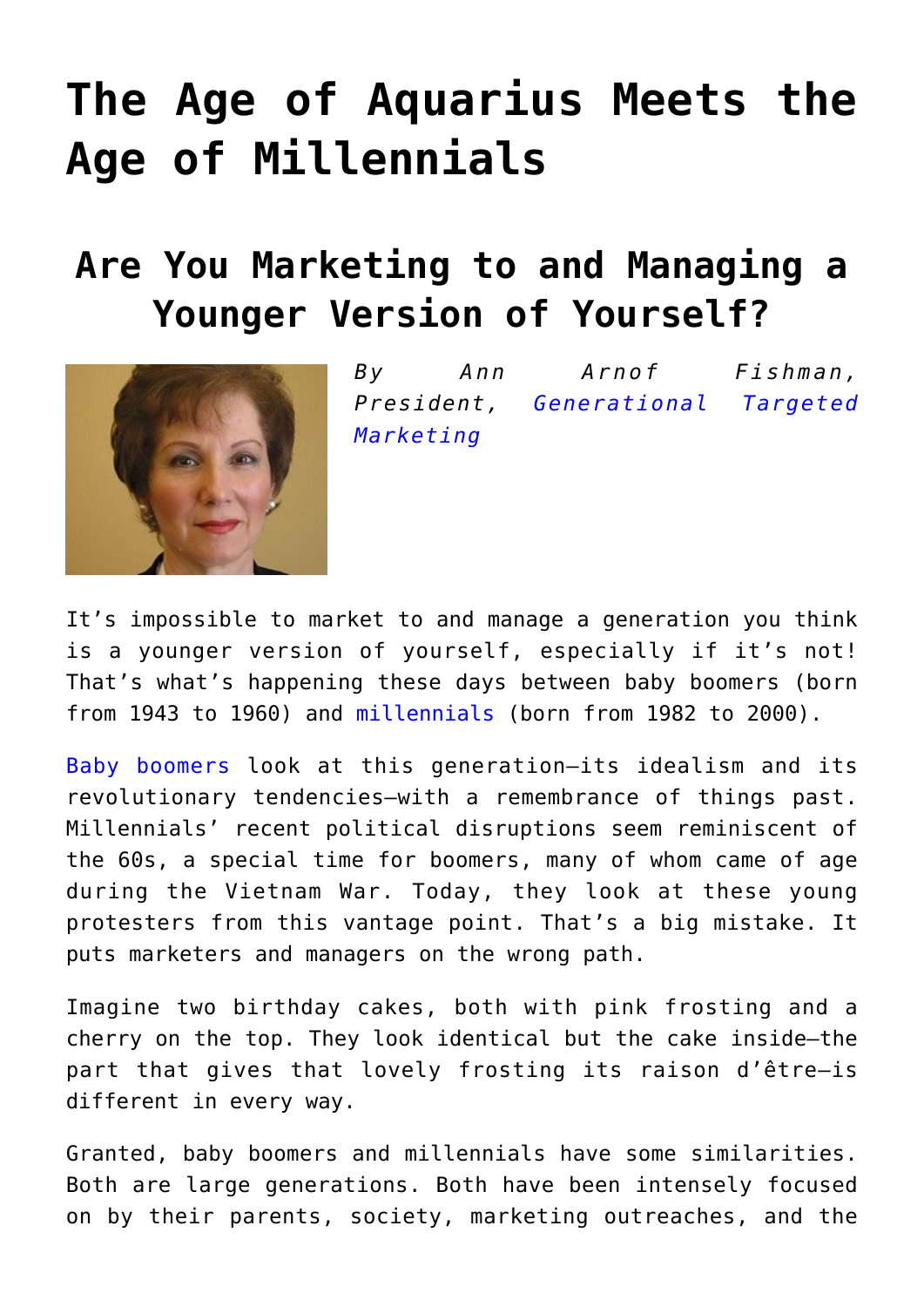media. Both want to change the world. Cut. End of scene.

The devil for marketers and managers is not only in the details, but in the differences. First of all, protests reveal different generational characteristics. Baby boomers broke rules just for the sake of breaking rules. Because of a war they couldn't or wouldn't understand and the "I am not a crook" Nixon era, they are an anti-establishment generation that questions authority. Boomers are inwardly turned, a generation of individuals who focus on themselves. They protested the Vietnam War in direct correlation to how active the draft was at the time.



In contrast, the millennial revolt is led by the desire to make a grand statement with their lives. Their motivation often stems from their desire not only to succeed, but also to help others. They are an outwardly turned generation, a generation of groups who focus on the team and the greater good. In

marketing and management, millennials want to know how a business producing products and services is contributing to mankind as a good, corporate citizen. There are 80 million millennials. By this number alone, they have forced corporate America to stand for something greater than the bottom line.

Next, each generation's attitude toward free speech reveals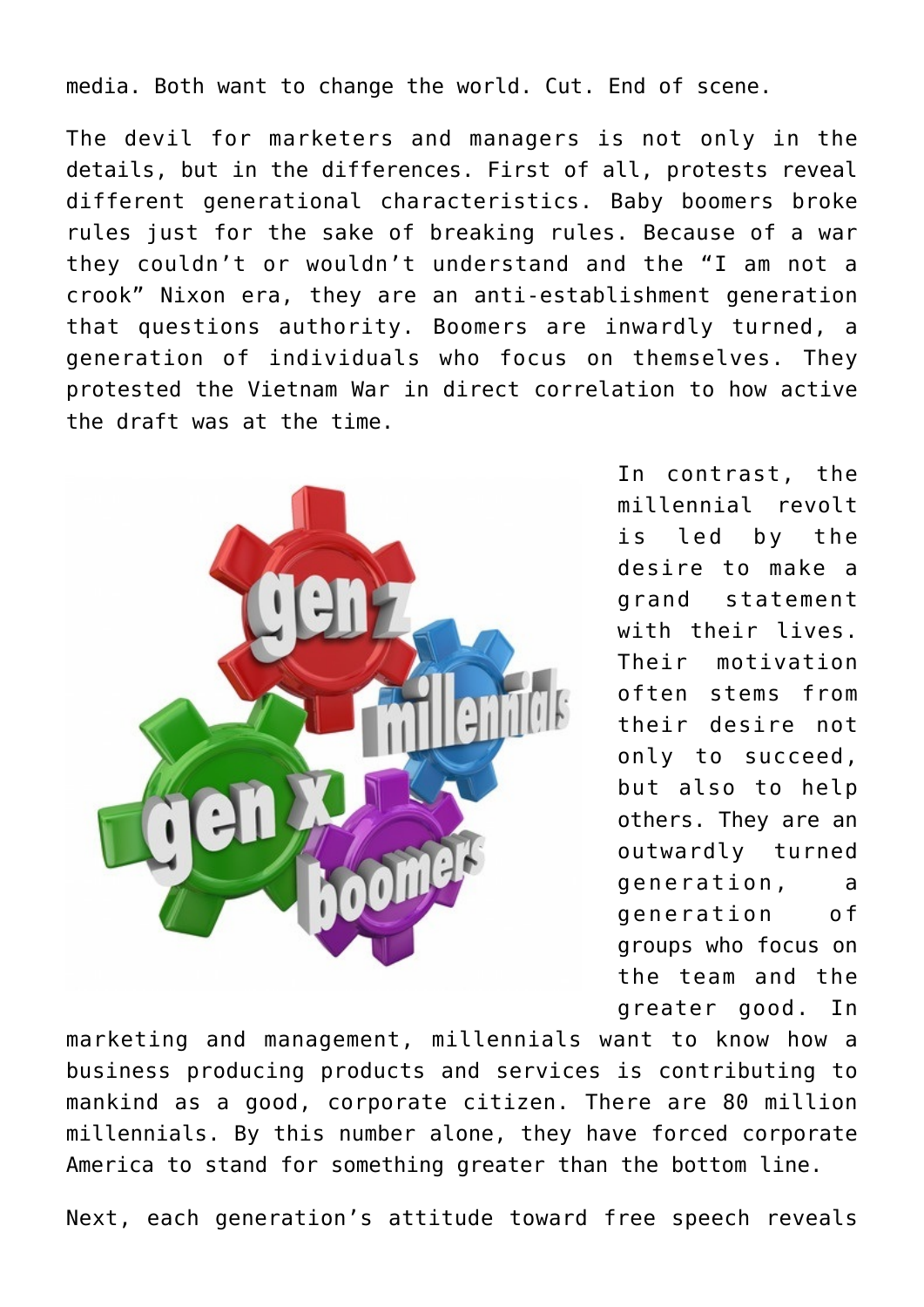generational differences. Baby boomers fought hard for this. They want to talk about everything, from "The Vagina Monologues" to presidential sex in the Oval Office. But on the other hand, millennials need "safe rooms" at college to protect themselves from the free speech that might hurt their sensitivities.

Then, each generation's style of working is different. Boomers work hard, often putting in 60-hour work weeks to get the job done and to look good to the boss. Millennials, well, if employers don't accommodate their style of doing things, they'll go rogue entrepreneur on you and leave. For example, LinkedIn, with more than 400 million members, understands the millennial need for a more personal and professional life. For instance, family and friends can eat with employees in the cafeteria for free. Millennials don't thrive on long work weeks, so LinkedIn, gives them one Friday, every month, to work on personal projects. And talk about unlimited vacation time! Sweet.

Finally, how each generation is motivated is different. Boomers are highly motivated by money; millennials need a profession with a purpose. Boomers, as idealists, want to teach the world to sing; millennials are saviors who want to help people around the world better their lives. Millennials are really more like the World War II generation (born from1901 to 1924). They are going global to save the world, but the millennial way is not by war, it's by acts of volunteerism, days of kindness, and contributing time and money to charities of their choice.

Millennials expect a company to make a difference on the environment and the betterment of people's lives. Whole Foods, with its vision of a sustainable future, hangs banners throughout its stores highlighting its good global deeds. Nike help launch "The Girl Effect," a movement that helps young women around the world climb out of poverty. Many businesses encourage mentoring and other social outreaches on company